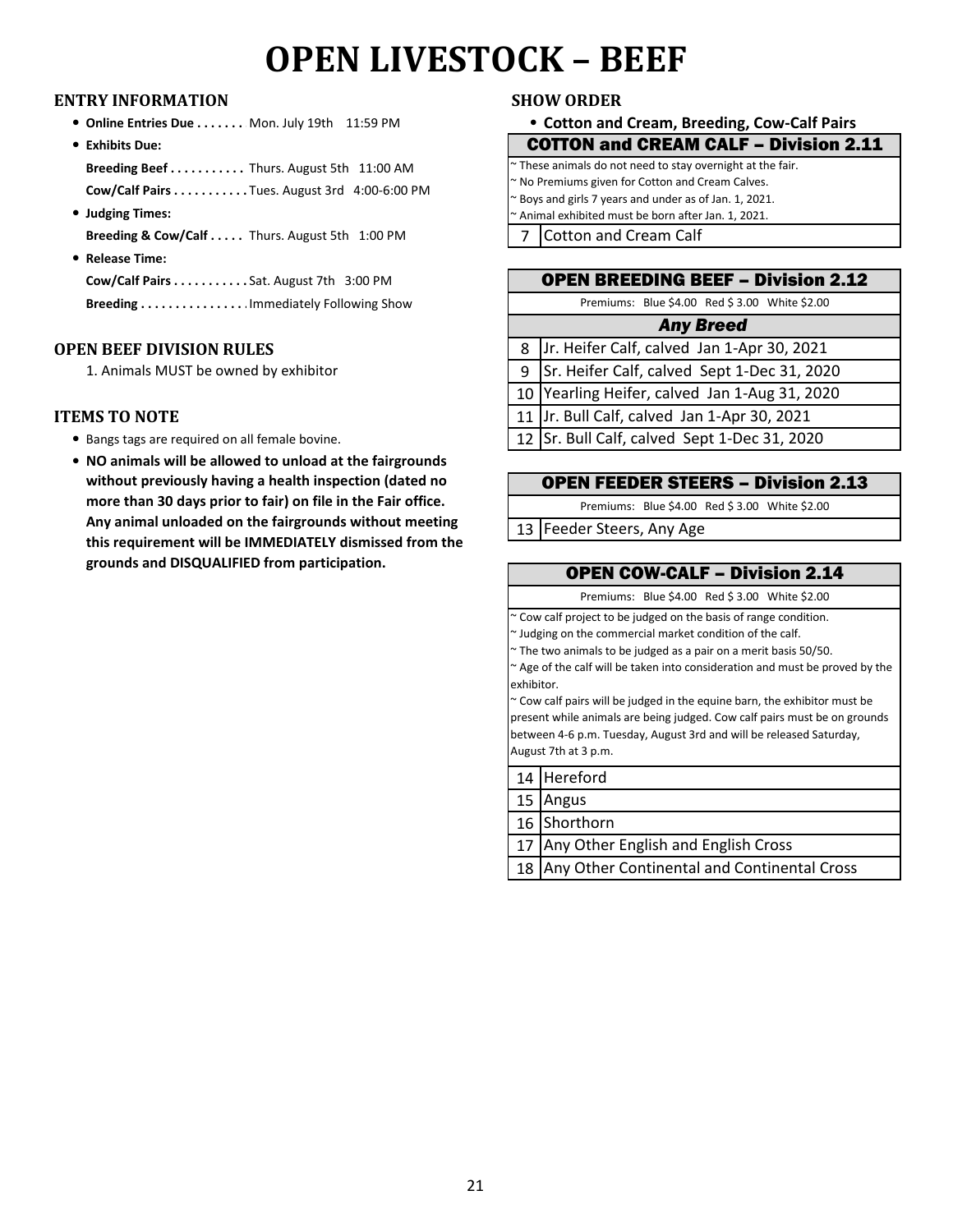# **OPEN LIVESTOCK – DOGS**

### **ENTRY INFORMATION SHOW ORDER**

- **Online Entries Due . . . . . Mon. July 19th 11:59 PM**
- <sup>l</sup> **Exhibits Due . . . . . . . . . . . .**Mon. August 2nd 10:30 AM
- <sup>l</sup> **Judging Times . . . . . . . . . . . .** Mon. August 2nd 10:30 AM
- **Release Time . . . . . . . . . . Immediately Following Show**

### **PREMIUMS**

• Blue \$2.00 • Red \$ 1.50 • White \$1.00

### **OPEN CLASS DOGS RULES**

1. Females in season will be shown last and must be kept away from the obedience ring until call time.

2. Any person abusing his/her dog in or out of the show ring will be excused from the show.

3. Only dogs entered in show will be allowed on the Fairgrounds.

4. Dogs must be under control at all times. Any handler not able to control his dog or any dog posing a threat to either humans or other dogs will be excused from the Fairgrounds.

5. All dogs must have proof of current vaccinations including: rabies, Bordetella, distemper, parvo.

### \***Shot records must be attached to health inspection**

6. Collars must be a flat buckle variety with nothing hanging from it such as tags.

7. Dogs may NOT wear hair ribbons or have painted toe nails.

8. Dogs need not be purebred or registered to enter.

9. ALL DOGS MUST BE KEPT ON A 4-6' LEASH AT ALL TIMES.

### **ITEMS TO NOTE**

- **NO animals will be allowed to unload at the fairgrounds without previously having a health inspection (dated no more than 30 days prior to fair) on file in the Fair office. Any animal unloaded on the fairgrounds without meeting this requirement will be IMMEDIATELY dismissed from the grounds and DISQUALIFIED from participation.**
- **The Fair Board has the right to disqualify any entry considered harmful to Fair attendees.**

**Conformation, Obedience**

|    | <b>DOG CONFORMATION - Division 4.11</b>                           |
|----|-------------------------------------------------------------------|
|    | ~ Open Class Conformation will follow 4H Dog Show Rule/Guidelines |
| 15 | Sporting Group                                                    |
| 16 | Hound Group                                                       |
| 17 | <b>Working Group</b>                                              |
| 18 | <b>Terrier Group</b>                                              |
| 19 | <b>Toy Group</b>                                                  |
| 20 | Non-sporting Group                                                |
| 21 | <b>Herding Group</b>                                              |
| 22 | Any other purebred dog not listed elsewhere                       |
| 23 | Any other crossbred dog, over 14" group                           |
| 24 | Any other crossbred dog, under 14" group                          |

|   | <b>DOG OBEDIENCE - Division 4.12</b>                                                                                                                                                  |
|---|---------------------------------------------------------------------------------------------------------------------------------------------------------------------------------------|
|   | ~ Open Class Obedience will follow 4H Dog Show Rules/Guidelines                                                                                                                       |
| 6 | Novice (on & off leash) - For dogs that have not received a<br>1 <sup>st</sup> level obedience title from another organization                                                        |
|   | Graduate Novice - For dogs that have received a $1st$ level<br>obedience Title from another organization but have not received a 2 <sup>nd</sup><br>level obedience title.            |
| 8 | Open (off leash) - For dogs that have received a 1 <sup>st</sup> level<br>obedience Title from another organization but have not received a 2 <sup>nd</sup><br>level obedience title. |
| 9 | Utility (off leash) – For dogs that have received a $2^{nd}$ level<br>obedience Title from another organization.                                                                      |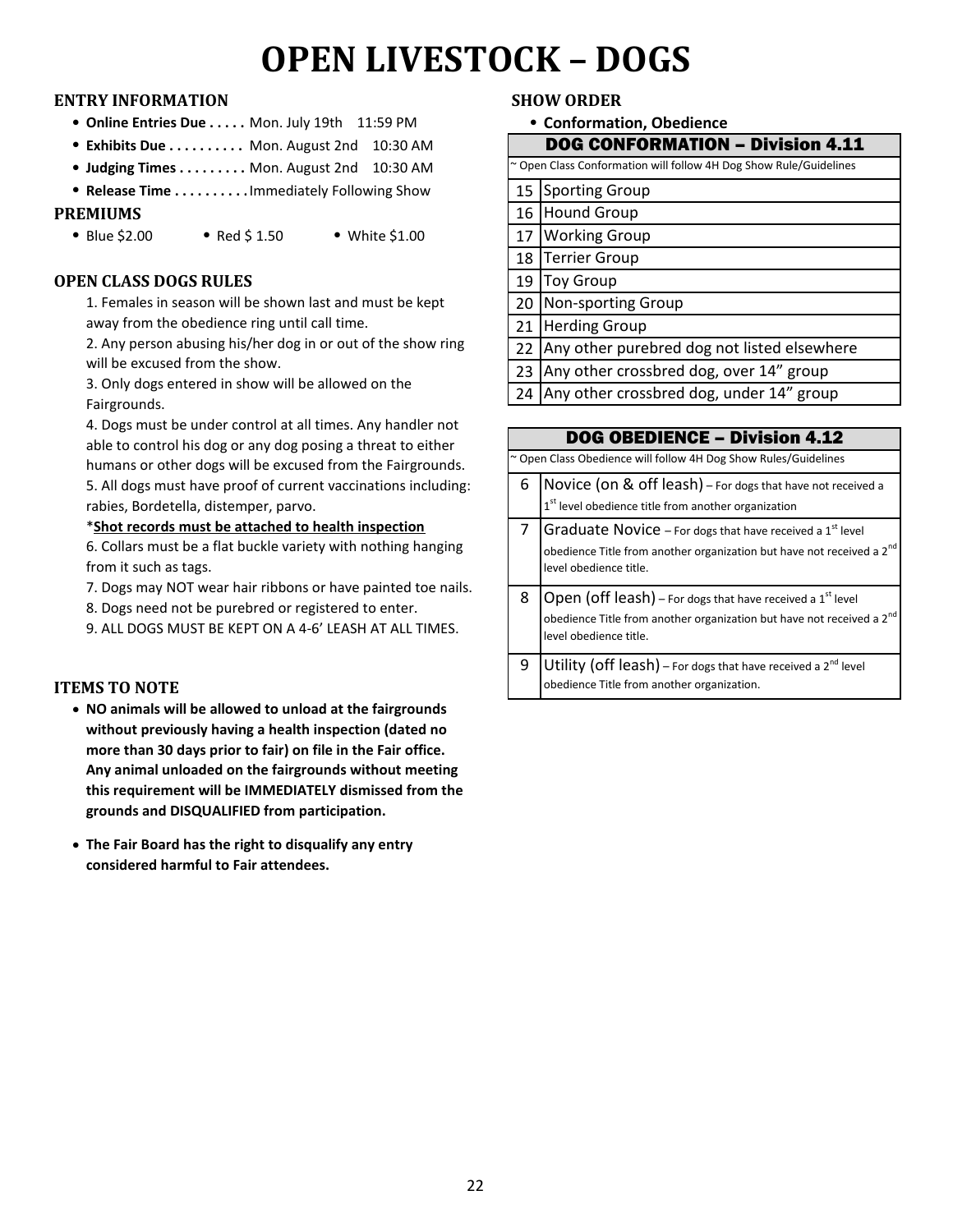# **OPEN LIVESTOCK – GOAT**

### **ENTRY INFORMATION SHOW ORDER**

- <sup>l</sup> **Online Entries Due . . . . . . . . . . . . . . . . . . .** Fri. July 19th 11:59 PM <sup>l</sup> **Little Kid's Goat, Goat Decorating, Breeding Goat**
- <sup>l</sup> **Exhibits Due . . . . . . . . . . . . . . . .**Sat. August 7th 10:00 AM
- <sup>l</sup> **Little Kid's Goat . . . . . . . . . . . . . . . . .** Sat. August 7th 10:00 AM
- <sup>l</sup> **Goat Decorating . . . . . . . . . . . . . . .** Sat. August 7th 10:00 AM
- **Open Breeding . . . . . . . . . . . . Following Goat Decorating**
- **Release Time . . . . . . . . . . . . . . Immediately Following Show**

### **BREEDING GOAT DIVISION RULES**

1. Muzzle use will be allowed for lambs and goats. Signs will be created explaining why it is safe for these to be used, these will be available for any exhibitor to post directly above their animals that will be muzzled, for transparency and understanding of animal husbandry to the public.

2. All goats MUST have scrapie identification prior to entering the fairgrounds.

### **ITEMS TO NOTE**

- NO animals will be allowed to unload at the fairgrounds **Fig. 20**  $\sim$  Held Saturday, August 7th at 10:00 AM **without previously having a health inspection (dated no more than 30 days prior to fair) on file in the Fair office. Any animal unloaded on the fairgrounds without meeting this requirement will be IMMEDIATELY dismissed from the grounds and DISQUALIFIED from participation.**
- **Breeding livestock may only show once individually and once in a flock. Open class and youth breeding classes will be shown simultaneously in the show ring, thus an animal may only be entered or shown once in open or once in a youth class.**
- The Fair Board has the right to disqualify any entry **Part 2** | 15 **considered harmful to Fair attendees.**

| <b>LITTLE KID'S GOAT - Division 5.11</b>                 |  |
|----------------------------------------------------------|--|
| These animals do not need to stay overnight at the fair. |  |

~ No Premiums given for Little Kid's Goat.

~ Boys and girls 7 years and under as of Jan. 1, 2021.

Animal exhibited must be born after Jan. 1, 2021.

~ Held Saturday, August 7th at 10:00 AM

11 Little Kid's Goat

## GOAT DECORATING – Division 5.12

Premiums: Blue \$4.00 Red \$ 3.00 White \$2.00

~ The purpose of this fun-filled event is to promote sheep and wool by decorating a goat according to the exhibitor's artistry, imagination and ingenuity. Entrants can be persons 19 Years of age and under. The goat to be shown can be any breed, any age, and need not be registered.

~ These animals must be trained to show on halter.

~ Contestants will be judged on creativity and originality, coordination and the combined effect of the goat and contestants according to their theme.

12 7 Years and Under 13 8-14 Years

14 15-19 Years

### OPEN BREEDING GOAT – Division 5.13

Premiums: Blue \$4.00 Red \$ 3.00 White \$2.00

~ DO NOT milk out on morning of the show. ~ No Billy's will be shown.

### Sr. Does (Dairy): All does that have ever freshened even if currently dry or over 2 yrs of age

| 15                        | Sr. Does; 2 yrs & under in milk                                 |  |
|---------------------------|-----------------------------------------------------------------|--|
| 16                        | Sr. Does; 3 yrs & under 5 in milk                               |  |
| 17                        | Sr. Does; 5 yrs & over in milk                                  |  |
| 18                        | Sr. Does; any Dry Doe born before Jan 1, 2020                   |  |
|                           | Jr. Does (Dairy): under 2 that are dry and have never freshened |  |
| 19                        | Jr. Does; Jr. Kids born after April 1, 2021                     |  |
| 20                        | Jr. Does; Sr. Kids born Jan 1-Mar 31, 2021                      |  |
| 21                        | Jr. Does; Jr. Yearling born Jun 1-Dec 31, 2020                  |  |
| 22                        | Jr. Does; Sr. Yearling born Jan 1-May 31, 2020                  |  |
|                           | Other Goats: includes fiber (Angora and Cashmere) goats and     |  |
| <i><b>Pygmy Goats</b></i> |                                                                 |  |
|                           |                                                                 |  |
| 23                        | Other Goats; Jr. Doe born after Aug 1, 2020                     |  |
| 24                        | Other Goats; Sr. Doe born before Aug 1, 2020                    |  |
|                           | <b>Meat Goats: Percentage and Full Blood Boers</b>              |  |
| 25                        | Meat Goats; Jr. Kids born after Apr 1, 2021                     |  |
| 26                        | Meat Goats; Sr. Kids born Jan 1-Mar 31, 2021                    |  |
| 27                        | Meat Goats; Jr. Yearling born Jun 1-Dec 31, 2020                |  |
| 28                        | Meat Goats; Sr. Yearling born Jan 1-May 31, 2020                |  |
| ا 29                      | Meat Goats; Meat Doe 2 yrs & over born before                   |  |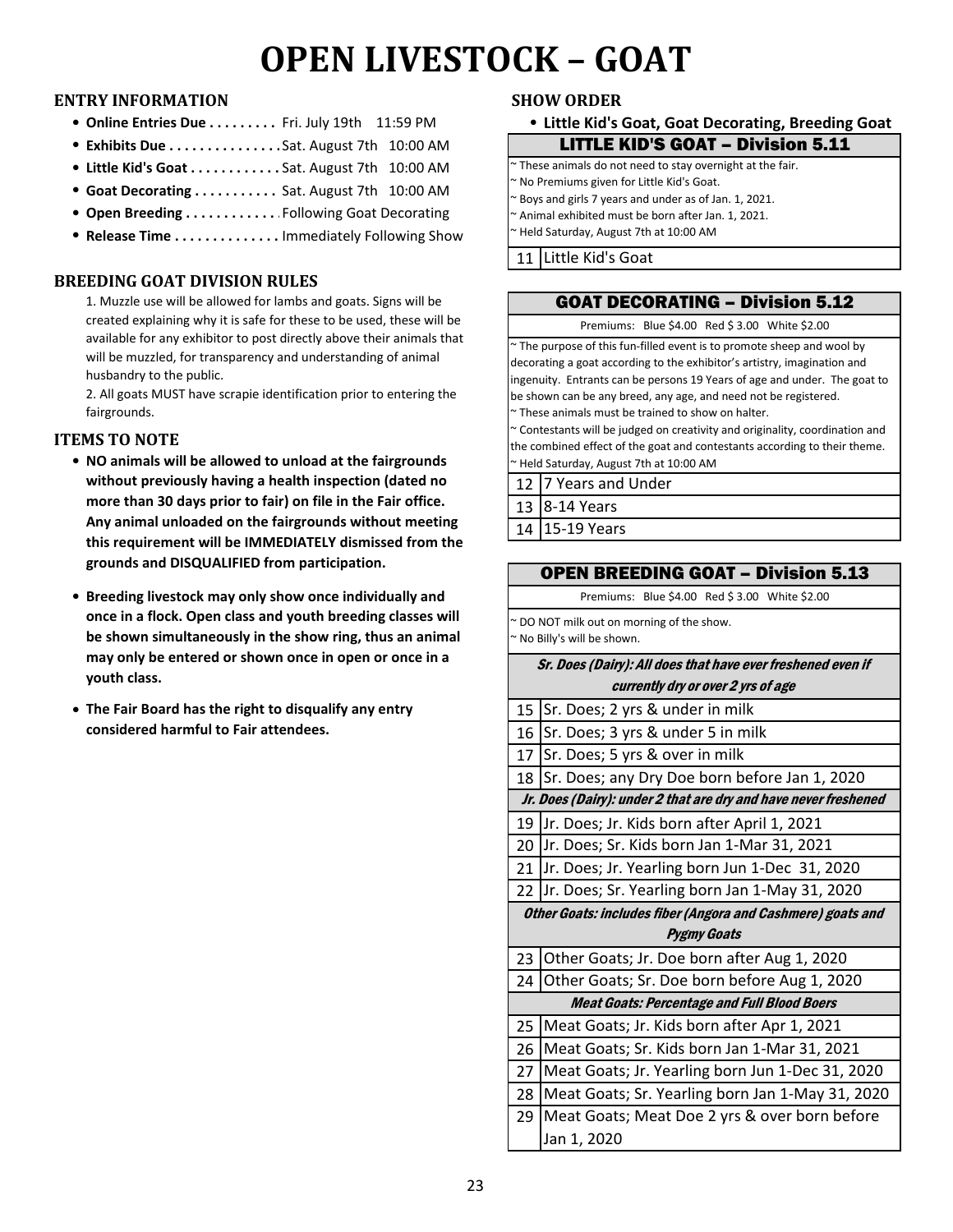# **OPEN LIVESTOCK – HORSE**

### **ENTRY INFORMATION**

**• Online Entries Due . . . . . Mon. July 19th 11:59 PM** 

<sup>l</sup> **Check-in/Back Tags . . . . . . . . . . . . .** Mon. August 2nd 7:00-7:30 AM Tues. August 3rd 7:00-7:30 AM

| • Judging Times:                            | 6. |
|---------------------------------------------|----|
| Arena 1 Events Mon. August 2nd 7:30 AM      |    |
| Arena 2 Events Mon. August 2nd After Halter | 8  |
| Trail Arena Events Mon. August 2nd 10:30 AM | 9  |
| Arena 1 Events Tues. August 3rd 8:00 AM     | 10 |
| Arena 2 Events Tues. August 3rd 8:00 AM     | 11 |
| • Release Time Immediately Following Show   |    |
|                                             |    |

### **PREMIUMS**

| $\bullet$ Blue \$2.00            | • Red $$1.50$ |
|----------------------------------|---------------|
| <b>OPEN HORSE DIVISION RULES</b> |               |

1. Classes 1-5, 12-14, 21-22,24,26-28 only one entry per class; classes 6-11, 15-20,23,25,29-44 up to two per class.

 $\bullet$  White \$1.00

2. 4H Horse rules will be used with the exception of Animal Requirements rule #3

3. Lead Line and Walk-trot Exhibitors cannot enter in any other performance class.

4. All Open Horse entries must be pre-entered. Entries will not be accepted the day of show.

5. No entry fees required except Working Cow Horse Classes, which require a \$10 stock charge.

6. Safety is a major focus at all fair events. Riders and

participants involved will be required to comply with standard safety procedures at all times.

7. Unsportsmanlike conduct will not be tolerated and offending exhibitor will forfeit premiums and may immediately be dismissed from the Fairgrounds.

8. Both arenas will be used, schedules will be posted.

9. Exhibit's name will be announced a maximum of three times before the exhibitor is scratched from that class.

10. Mares and Geldings will run at the same time. If you have multiple horses in the arena -- Line up another exhibitor to show your extra horses.

### **ITEMS TO NOTE**

l **NO animals will be allowed to unload at the fairgrounds without previously having a health inspection (dated no more than 30 days prior to fair) on file in the Fair office. Any animal unloaded on the fairgrounds without meeting this requirement will be IMMEDIATELY dismissed from the grounds and DISQUALIFIED from participation.**   $\bullet$  **The Fair Board has the right to disqualify any entry considered harmful to Fair attendees.**

### **SHOW ORDER**

**• As listed in schedule** 

|    | <b>SHOWMANSHIP - Division 6.11</b>                                           |  | 40 Pole Bending (14-18 years)                                                                                  |
|----|------------------------------------------------------------------------------|--|----------------------------------------------------------------------------------------------------------------|
|    | <b>ARENA 1 Mon. August 2nd 7:30 AM</b>                                       |  | 41   Pole Bending (Adult)                                                                                      |
|    | 1 Horse Showmanship - Special Needs                                          |  | <b>ARENA 2 Tues. August</b>                                                                                    |
|    | 2   Little Kid's Horse Showmanship (7 yrs & under)                           |  | 42 Stake Race (13 years and u                                                                                  |
|    | ~ No stallions can be shown. Previous winners of this class may not compete. |  | 43 Stake Race (14-18 years)                                                                                    |
| 3  | Horse Showmanship (8-13 years)                                               |  | 44 Stake Race (Adult)                                                                                          |
| 4  | Horse Showmanship (14-18 years)                                              |  | *** There will be a \$10 fee f                                                                                 |
| 5. | Horse Showmanship (Adults)                                                   |  | to a final contract the contract of the second contract of the second contract of the second contract of the s |

| ~1st and 2nd place winners in 3 & under and Aged will be called back to be |                                                                                                                                            |  |
|----------------------------------------------------------------------------|--------------------------------------------------------------------------------------------------------------------------------------------|--|
|                                                                            | judged for Grand and Reserve Champion Mares, Geldings, and Stallions.<br>Grand and Reserve Champions will be called back for Best of Show. |  |
| 6                                                                          | Mares (3 years and under)                                                                                                                  |  |
| 7                                                                          | Aged Mares (4 years and over)                                                                                                              |  |
| 8                                                                          | Geldings (3 years and under)                                                                                                               |  |
| 9                                                                          | Aged Geldings (4 years and over)                                                                                                           |  |
|                                                                            | 10 Stallions (3 years and under)                                                                                                           |  |
| 11                                                                         | Stallions (4 years and over)                                                                                                               |  |
|                                                                            | <b>PERFORMANCE - Division 6.13</b>                                                                                                         |  |
| 12                                                                         | Western Pleasure (13 years and under)                                                                                                      |  |
| 13                                                                         | Western Pleasure (14-18 years)                                                                                                             |  |
| 14                                                                         | Western Pleasure (Adult)                                                                                                                   |  |
| 15                                                                         | Reining (13 years and under)                                                                                                               |  |
| 16                                                                         | Reining (14-18 years)                                                                                                                      |  |
| 17                                                                         | Reining (Adult)                                                                                                                            |  |
|                                                                            | 18 Working Cow Horse (12-18 years) \$10                                                                                                    |  |
| 19                                                                         | Working Cow Horse (Adult) \$10                                                                                                             |  |
| 20                                                                         | Free Style Reining (All ages)                                                                                                              |  |
|                                                                            | <b>PERFORMANCE - Division 6.13</b>                                                                                                         |  |
|                                                                            | <b>ARENA 2 Mon. August 2nd</b>                                                                                                             |  |
| 21                                                                         | <b>Special Needs Equitation</b>                                                                                                            |  |
| 22                                                                         | Lead Line (3-7 years)                                                                                                                      |  |
| 23                                                                         | Walk Trot (5-8 years)                                                                                                                      |  |
| 24                                                                         | Walk Trot (9 years and over)                                                                                                               |  |
|                                                                            | ~ If not entered in any other performance class                                                                                            |  |
| 25                                                                         | Western Riding (13 years and under)                                                                                                        |  |
| 26                                                                         | Western Riding (14-18 years)                                                                                                               |  |
| 27                                                                         | <b>Western Riding (Adult)</b>                                                                                                              |  |
| 28                                                                         | Hunter Under Saddle Adults                                                                                                                 |  |
| 29                                                                         | <b>Hunter Hack Adults</b>                                                                                                                  |  |
| 30                                                                         | Hunter Under Saddle (18 years and under)                                                                                                   |  |
| 31                                                                         | Hunter Hack (18 years and under)                                                                                                           |  |
|                                                                            | <b>TRAIL - Division 6.14</b>                                                                                                               |  |
|                                                                            | Mon. August 2nd 10:30 AM-2:00 PM                                                                                                           |  |
| 32<br>33                                                                   | Special Needs Trail<br>Trail (13 years and under)                                                                                          |  |
|                                                                            | 34 Trail (14-18 years)                                                                                                                     |  |
|                                                                            | Trail (Adult)                                                                                                                              |  |
| 35                                                                         | <b>HORSE SPEED EVENTS - Division 6.15</b>                                                                                                  |  |
|                                                                            | <b>ARENA 1 Tues. August 3rd</b><br><b>8:00 AM</b>                                                                                          |  |
| 36                                                                         | Barrel Racing (13 years and under)                                                                                                         |  |
| 37                                                                         | Barrel Racing (14-18 years)                                                                                                                |  |
| 38                                                                         | <b>Barrel Racing (Adult)</b>                                                                                                               |  |
| 39                                                                         | Pole Bending (13 years and under)                                                                                                          |  |
| 40                                                                         | Pole Bending (14-18 years)                                                                                                                 |  |
| 41                                                                         | Pole Bending (Adult)                                                                                                                       |  |
|                                                                            | <b>ARENA 2 Tues. August 3rd 8:00 AM</b>                                                                                                    |  |
| 42                                                                         | Stake Race (13 years and under)                                                                                                            |  |
| 43                                                                         | Stake Race (14-18 years)                                                                                                                   |  |
| 44                                                                         | Stake Race (Adult)                                                                                                                         |  |
|                                                                            |                                                                                                                                            |  |

HALTER – Division 6.12

**\*\*\* There will be a \$10 fee for each exhibitor per entry on all classes requiring cattle.**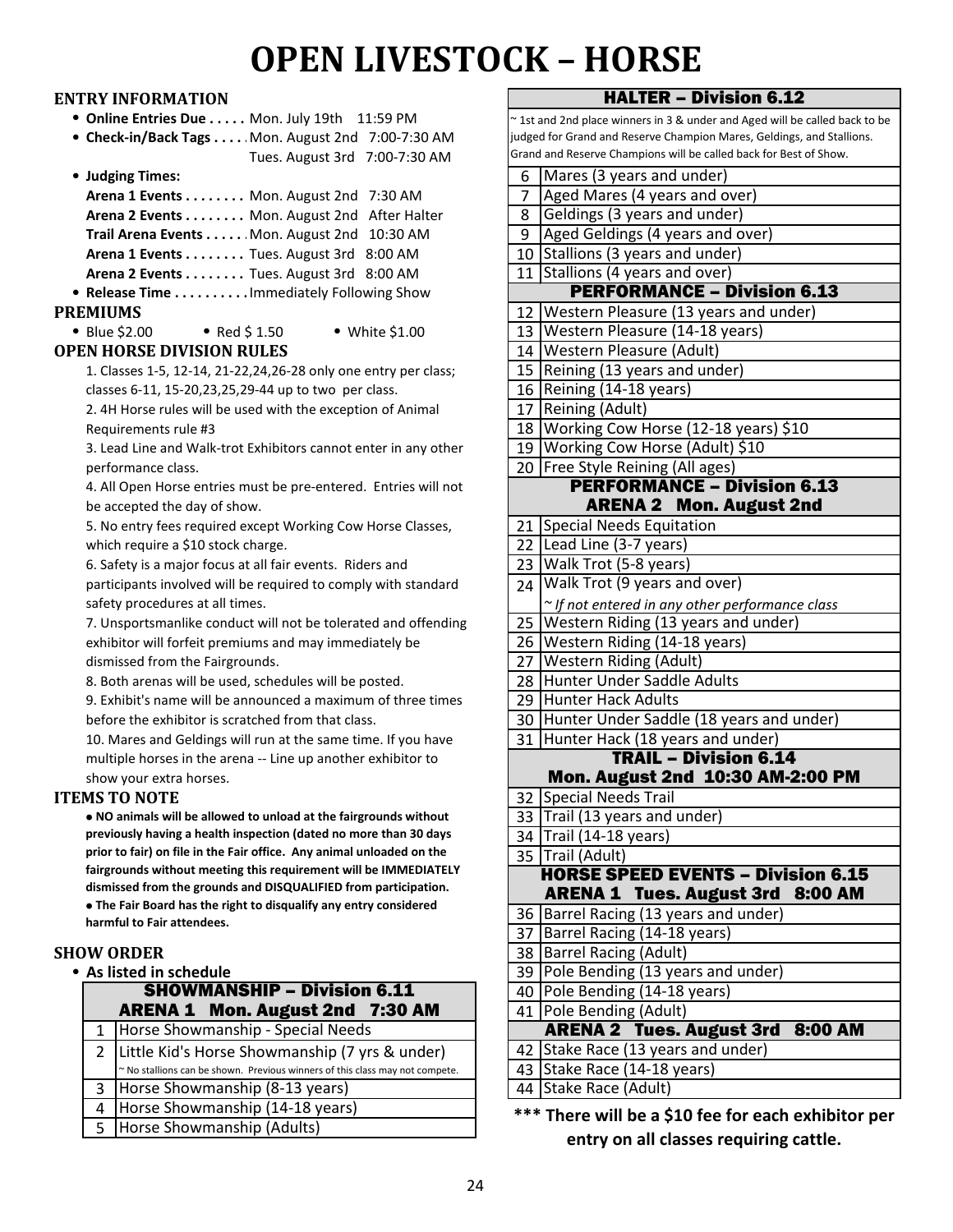# **OPEN LIVESTOCK – MINIATURE HORSE**

### **ENTRY INFORMATION SHOW ORDER**

- **Online Entries Due . . . . . Mon. July 19th 11:59 PM**
- <sup>l</sup> **Check-in/Back Tags . . . . . . . . . . . . .** Sat. July 31st 7:30-8:00 AM
- **Judging Times: Special Needs . . . . . . . . . . . . . .** Sat. July 31st 7:30 AM

**All Others . . . . . . . . . . . . Sat. July 31st 8:00 AM** 

- **Release Time . . . . . . . . . . Immediately Following Show PREMIUMS** 
	- $\bullet$  Blue \$2.00  $\bullet$  Red \$ 1.50  $\bullet$  White \$1.00

### **MINIATURE HORSE DIVISION RULES** 7

1. This division will follow all listed horse show rules.

2. Classes 2-3, 9-18 only 1 entry per class; classes 4-8, 19-29 up to 2 entries per class.

3. Mini's are classified by 38" or under at the last hairs of the mane.

4. All horses 38" to 48" must exhibit in the pony class.

5. If horses are exhibited in the green driving they cannot exhibit in the small horse or pony driving classes.

6. If horses are exhibited in the green driving obstacles they cannot exhibit in the small horse or pony driving obstacle classes.

7. Youth cannot have helpers in the ring with them to exhibit their horse except in liberty, costume or special needs classes.

8. Special needs classes are designed for youth with physical or mental challenges that warrant assistance from either 4H/FFA member or adult to complete the competition.

9. High Points Awards will be figured on the rider, not the horse. Blue  $-3$  pts/Red  $-2$  pts/White  $-1$ pt. High points are given for junior, intermediates, and seniors. Halter class will not count towards high point award.

10. Exhibitors must choose between either regular and special needs classes.

11. Music for mini horse show must be in CD format.

12. Exhibitors must provide their own cart for driving classes.

## **ITEMS TO NOTE**

- NO animals will be allowed to unload at the fairgrounds **All 29 without previously having a health inspection (dated no more than 30 days prior to fair) on file in the Fair office. Any animal unloaded on the fairgrounds without meeting this requirement will be IMMEDIATELY dismissed from the grounds and DISQUALIFIED from participation.**
- **The Fair Board has the right to disqualify any entry considered harmful to Fair attendees.**

**Special Needs, Showmanship (FFA, Jr, Int, Sr), Others as listed in schedule**

|                | ARENA 2 Sat. July 31st 7:30 AM             |
|----------------|--------------------------------------------|
|                | <b>SPECIAL NEEDS - Division 7.11</b>       |
| $\overline{2}$ | <b>Halter Conformation - Special Needs</b> |
| $\overline{3}$ | <b>Colored - Special Needs</b>             |
| 4              | Halter Obstacle - Special Needs            |
| 5              | Jumping                                    |
| 6              | Green Broke Ground Driving - Special Needs |
| $\overline{7}$ | <b>Driving - Special Needs</b>             |
| 8              | <b>Costume - Special Needs</b>             |
|                | ARENA 2 Sat. July 31st 8:00 AM             |
|                | <b>SHOWMANSHIP - Division 7.12</b>         |
| 9              | Mini-Horse Showmanship (7 and under)       |
| 10             | Mini-Horse Showmanship (8-13 years)        |
| 11             | Mini-Horse Showmanship (14-18 years)       |
| 12             | Mini-Horse Showmanship (Adult)             |
|                | <b>HALTER - Division 7.13</b>              |
| 13             | Halter Conformation - Mini Mares           |
| 14             | Halter Conformation - Mini Geldings        |
| 15             | Halter Conformation - Pony Mares           |
| 16             | Halter Conformation - Pony Geldings        |
|                | <b>PERFORMANCE - Division 7.14</b>         |
| 17             | Multi-Colored                              |
| 18             | Solid Colored                              |
| 19             | Liberty - Mini                             |
| 20             | Liberty - Pony                             |
| 21             | <b>Halter Obstacle</b>                     |
| 22             | Jumping                                    |
| 23             | Green Broke Ground Driving                 |
| 24             | Green Broke Ground Driving Obstacle        |
| 25             | Driving - Mini                             |
| 26             | Driving Obstacles - Mini                   |
| 27             | Driving - Pony                             |
| 28             | <b>Driving Obstacles - Pony</b>            |
| 29             | <b>Costume Class</b>                       |

**All horses must be out of the horse barn and stalls cleaned out by Tuesday, August 3rd at 2:00 PM. After August 3rd at 2:00 PM stalls on the outside of the barn and behind the small arena may be used during fair on a first come first serve basis.**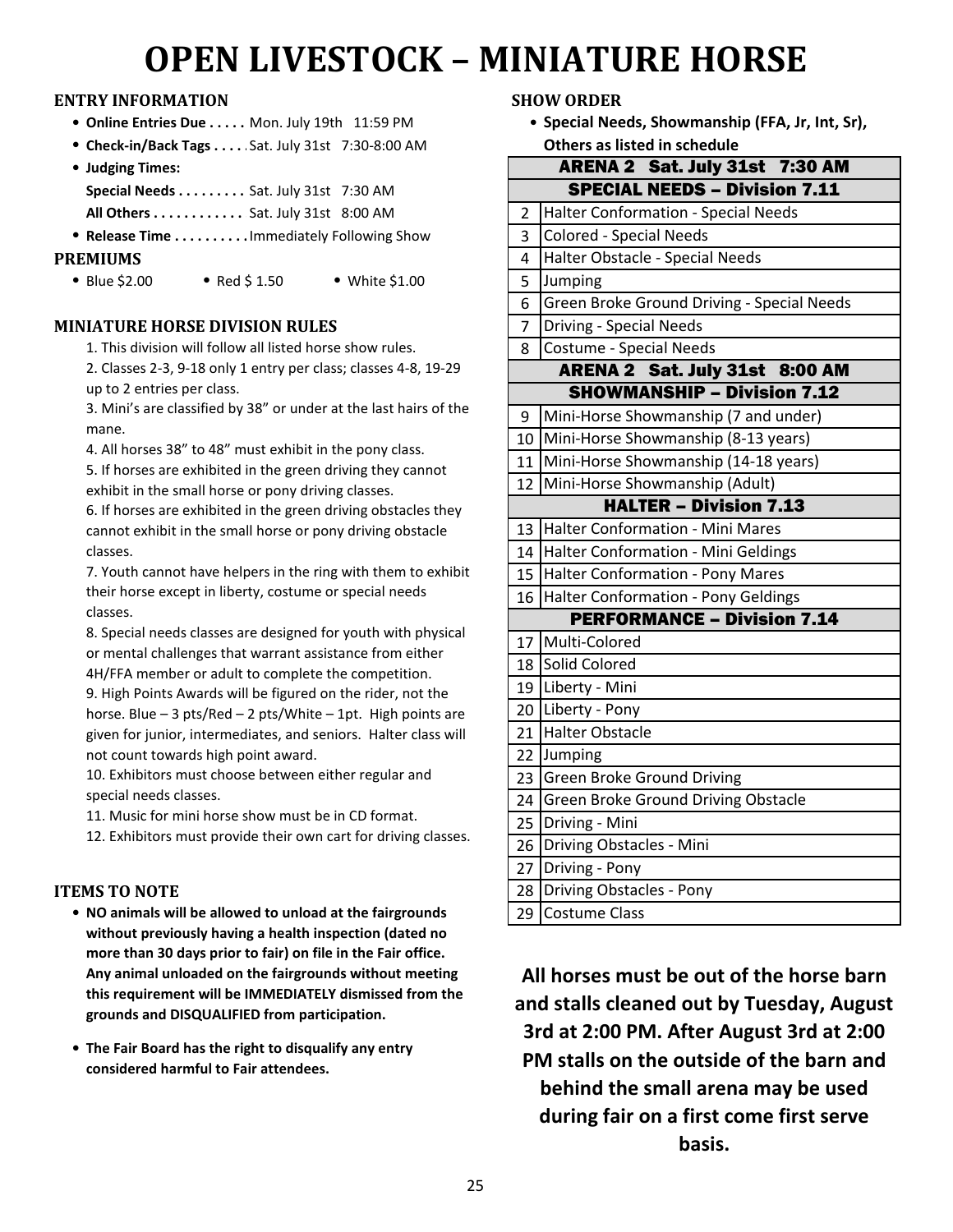# **OPEN LIVESTOCK – POULTRY**

- **Online Entries Due . . . . . Mon. July 19th 11:59 PM**
- Exhibits Due . . . . . . . . . Mon. August 2nd 5:00-7:00 PM OR Tues. August 3rd 7:00-11:00 AM
- **Judging Times . . . . . . . . . Wed. August 4th 10:00 AM**
- <sup>l</sup> **Release Time . . . . . . . . . . . . . . . . . .** Sat. August 7th 3:00 PM

### **PREMIUMS**

• Blue \$2.00 • Red \$ 1.50 • White \$1.00

### **ITEMS TO NOTE**

- **NO animals will be allowed to unload at the fairgrounds without previously having a health inspection (dated no more than 30 days prior to fair) on file in the Fair office. Any animal unloaded on the fairgrounds without meeting this requirement will be IMMEDIATELY dismissed from the grounds and DISQUALIFIED from participation.**
- **The Fair Board has the right to disqualify any entry considered harmful to Fair attendees.**

### **ENTRY INFORMATION OPEN POULTRY DIVISION RULES**

1. HEALTH REGUALTIONS: Sick birds will not be admitted. The superintendent will determine what constitutes a sick bird.

2. Pen will be furnished, but exhibitor must furnish their own feed and water and be responsible for the care of their exhibits.

3. No more than two exhibits may be entered in the same class by one exhibitor.

4. Individual birds entered in trios/pairs will not be permitted to compete for individual prizes nor compete as part of another trio/pair.

### **SHOW ORDER**

**• Little Kids, Showmanship (Catch & Show, FFA, Jr, Int, Sr), Meat Pen, Others as listed**

LITTLE KID'S POULTRY – Division 8.11 ~ These animals do not need to stay overnight at the fair. ~ No Premiums given for Little Kid's Poultry. ~ Boys and girls 7 years and under as of Jan. 1, 2021. Animal exhibited must be born after Jan. 1, 2021. ~ Held Wednesday, August 4th at 10:00 AM

1 Little Kid's Poultry

| <b>OPEN POULTRY</b><br><b>Division 8.12</b> | <b>Bantams</b><br>Clean<br>Legged | <b>Bantams</b><br>Feather<br>Legged | Chickens<br>Clean<br>Legged | Chickens<br>Feather<br>Legged | <b>Ducks</b> | Turkeys | Geese | Pigeons | Guineas |
|---------------------------------------------|-----------------------------------|-------------------------------------|-----------------------------|-------------------------------|--------------|---------|-------|---------|---------|
| Male fowl 1 year and over                   |                                   | 15                                  | 23                          | 31                            | 39           | 47      | 55    | 63      | 69      |
| Male fowl less than 1 year                  | 8                                 | 16                                  | 24                          | 32                            | 40           | 48      | 56    | 64      | 70      |
| Female fowl 1 year and over                 | 9                                 | 17                                  | 25                          | 33                            | 41           | 49      | 57    | 65      | 71      |
| Female fowl less than 1 year                | 10                                | 18                                  | 26                          | 34                            | 42           | 50      | 58    | 66      | 72      |
| Mature Trio - 1 male & 2 females            | 11                                | 19                                  | 27                          | 35                            | 43           | 51      | 59    | $---$   | 73      |
| Young Trio - 1 male & 2 females             | 12                                | 20                                  | 28                          | 36                            | 44           | 52      | 60    | ---     | 74      |
| Mature Pair - 1 male & 1 female             | 13                                | 21                                  | 29                          | 37                            | 45           | 53      | 61    | 67      | 75      |
| Young Pair - 1 male & 1 female              | 14                                | 22                                  | 30                          | 38                            | 46           | 54      | 62    | 68      | 76      |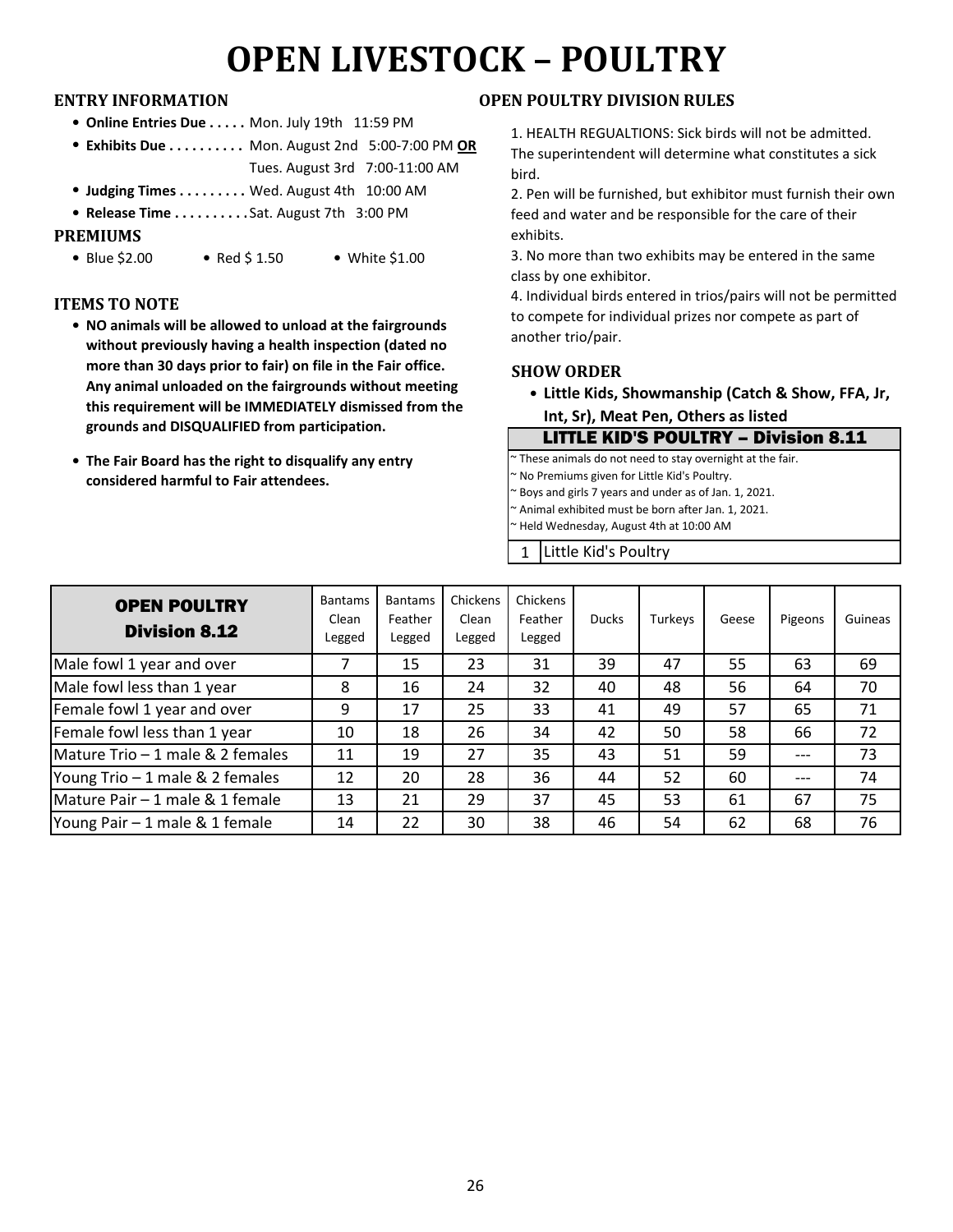# **OPEN LIVESTOCK – RABBIT**

- **Online Entries Due . . . . . Mon. July 19th 11:59 PM**
- <sup>l</sup> **Exhibits Due . . . . . . . . . . . . . . . . .** Tues. August 3rd 11:00 AM
- **Judging Times . . . . . . . . . Fri. August 6th 8:00 AM**
- <sup>l</sup> **Release Time . . . . . . . . . . . . . . . . . .** Sat. August 7th 3:00 PM

### **PREMIUMS**

• Blue \$2.00 • Red \$ 1.50 • White \$1.00

### **ITEMS TO NOTE**

- **NO animals will be allowed to unload at the fairgrounds without previously having a health inspection (dated no more than 30 days prior to fair) on file in the Fair office. Any animal unloaded on the fairgrounds without meeting this requirement will be IMMEDIATELY dismissed from the grounds and DISQUALIFIED from participation.**
- **The Fair Board has the right to disqualify any entry considered harmful to Fair attendees.**

### **ENTRY INFORMATION OPEN RABBIT DIVISION RULES**

- 1. HEALTH REGULATIONS: Sick animals will not be admitted. The superintendent will be the judge as to what constitutes a sick rabbit. 2. Pen will be furnished, but exhibitor must furnish his own fed and water and be responsible for the care of his exhibits.
- 3. No more than two exhibits may be entered in the same class by one exhibitor.

4. Rabbits will not be allowed to be entered if they will kindle during fair. If they are entered and they do kindle, the entry will be removed by the superintendent.

5. Exhibitors are encouraged to have their rabbits tattooed prior to fair, if they are not they will be given a temporary number marked in the right ear of each rabbit for identification purposes.

6. Exhibitors must be present to show their rabbits.

| <b>RABBIT - Division 9.11</b>  | Junior Doe     | Inter. Doe     | Senior Doe      | Junior Buck        | Inter. Buck | Senior Buck   |  |
|--------------------------------|----------------|----------------|-----------------|--------------------|-------------|---------------|--|
| <b>SIX CLASS BREEDS</b>        | up to 6 months | 6-8 months     | 8 months & up   | up to 6 months     | 6-8 months  | 8 months & up |  |
| Californian                    | 18             | 19             | 20              | 21                 | 22          | 23            |  |
| <b>Flemish Giant</b>           | 24             | 25             | 26              | 27                 | 28          | 29            |  |
| French Lop - Broken            | 30             | 31             | 32              | 33                 | 34          | 35            |  |
| French Lop - Solid             | 36             | 37             | 38              | 39                 | 40          | 41            |  |
| New Zealand - All Varieties    | 42             | 43             | 44              | 45                 | 46          | 47            |  |
| Satins - White                 | 48             | 49             | 50              | 51                 | 52          | 53            |  |
| Satins - All Other Varieties   | 54             | 55             | 56              | 57                 | 58          | 59            |  |
| Any Other Six Class Purebred   | 60             | 61<br>62<br>63 |                 |                    | 64          | 65            |  |
| Any Other Six Class Crossbred  | 66             | 67             | 68              | 69                 | 70          | 71            |  |
| <b>RABBIT - Division 9.11</b>  | Junior Doe     |                | Senior Doe      | <b>Junior Buck</b> |             | Senior Buck   |  |
| <b>FOUR CLASS BREEDS</b>       | up to 6 months |                | $6$ months & up | up to 6 months     |             | 6 months & up |  |
| Angora English - All Varieties | 72             | $---$          | 73              | 74                 | $---$       | 75            |  |
| Angora French - All Varieties  | 76             | ---            | 77              | 78                 | ---         | 79            |  |
| Dutch - All Varieties          | 80             | ---            | 81              | 82                 | ---         | 83            |  |
| Himalayan                      | 84             | ---            | 85              | 86                 | ---         | 87            |  |
| <b>Holland Lop</b>             | 88             | ---            | 89              | 90                 | ---         | 91            |  |
| Jersey Wooly - All Varieties   | 92             | ---            | 93              | 94                 | ---         | 95            |  |
| Mini Lop Colored Pattern       | 96             | $---$          | 97              | 98                 |             | 99            |  |
| Mini Lop Broken Pattern        | 100            | ---            | 101             | 102                | ---         | 103           |  |
| Mini Rex Broken/Solid Pattern  | 104            | ---            | 105             | 106                | ---         | 107           |  |
| <b>Netherland Dwarf</b>        | 108            | ---            | 109             | 110                | ---         | 111           |  |
| Polish                         | 112            | ---            | 113             | 114                | ---         | 115           |  |
| <b>Rex Broken Pattern</b>      | 116            | $---$          | 117             | 118                | ---         | 119           |  |
| <b>Rex Colored Pattern</b>     | 120            | ---            | 121             | 122                | ---         | 123           |  |
| Any Other Four Class Purebred  | 124            | $---$          | 125             | 126                | ---         | 127           |  |
| Any Other Four Class Crossbred | 128            | $---$          | 129             | 130                | ---         | 131           |  |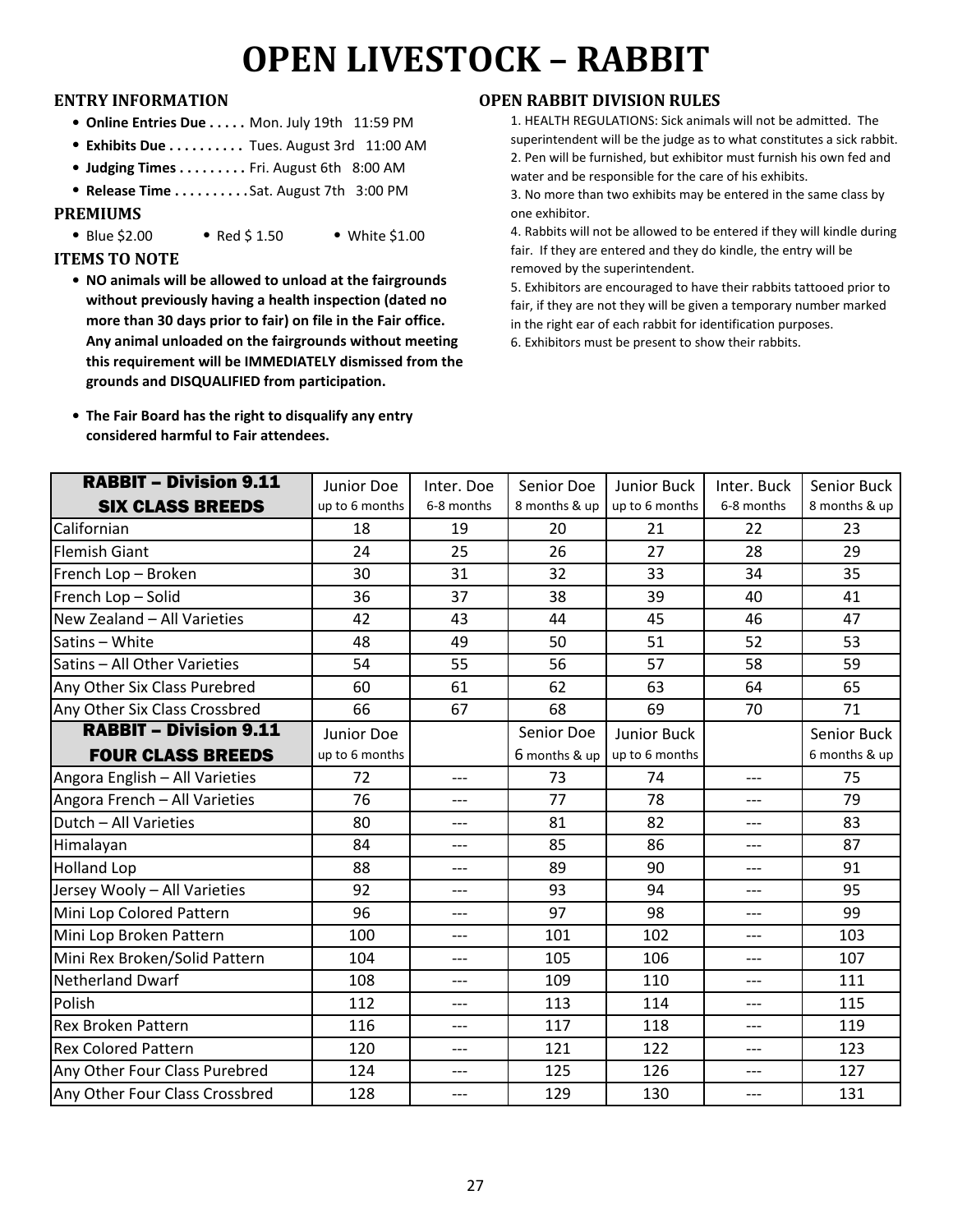## **OPEN LIVESTOCK – RABBIT (Division 9)**

## LITTLE KID'S RABBIT – Division 9.12

~ These animals do not need to stay overnight at the fair.

~ No Premiums given for Little Kid's Rabbit. ~ Boys and girls 7 years and under as of Jan. 1, 2021.

~ Animal exhibited must be born after Jan. 1, 2021.

~ Held Fri. August 6th following Meat Pen Rabbits

2 Little Kid's Rabbit

## RABBIT WOOL CLASSES – Division 9.13

7 White Only

8 All Colors

## RABBIT FUR CLASSES – Division 9.13

Enter only one fur class per rabbit

9 Normal, White Only

10 Normal, All Non-white Colors

11 Rex, White Only

12 Rex, All Non-white Colors

13 Satin, White Only

14 Satin, All Non-white Colors

15 All Other Breed Fur, All Colors

not over two months of age and not under one month.

16 Fryer Fur, All Colors

### DOE and LITTER – Division 9.14

~ Must consist of a doe rabbit with four suckling young of her own bearing,

17 Doe and Litter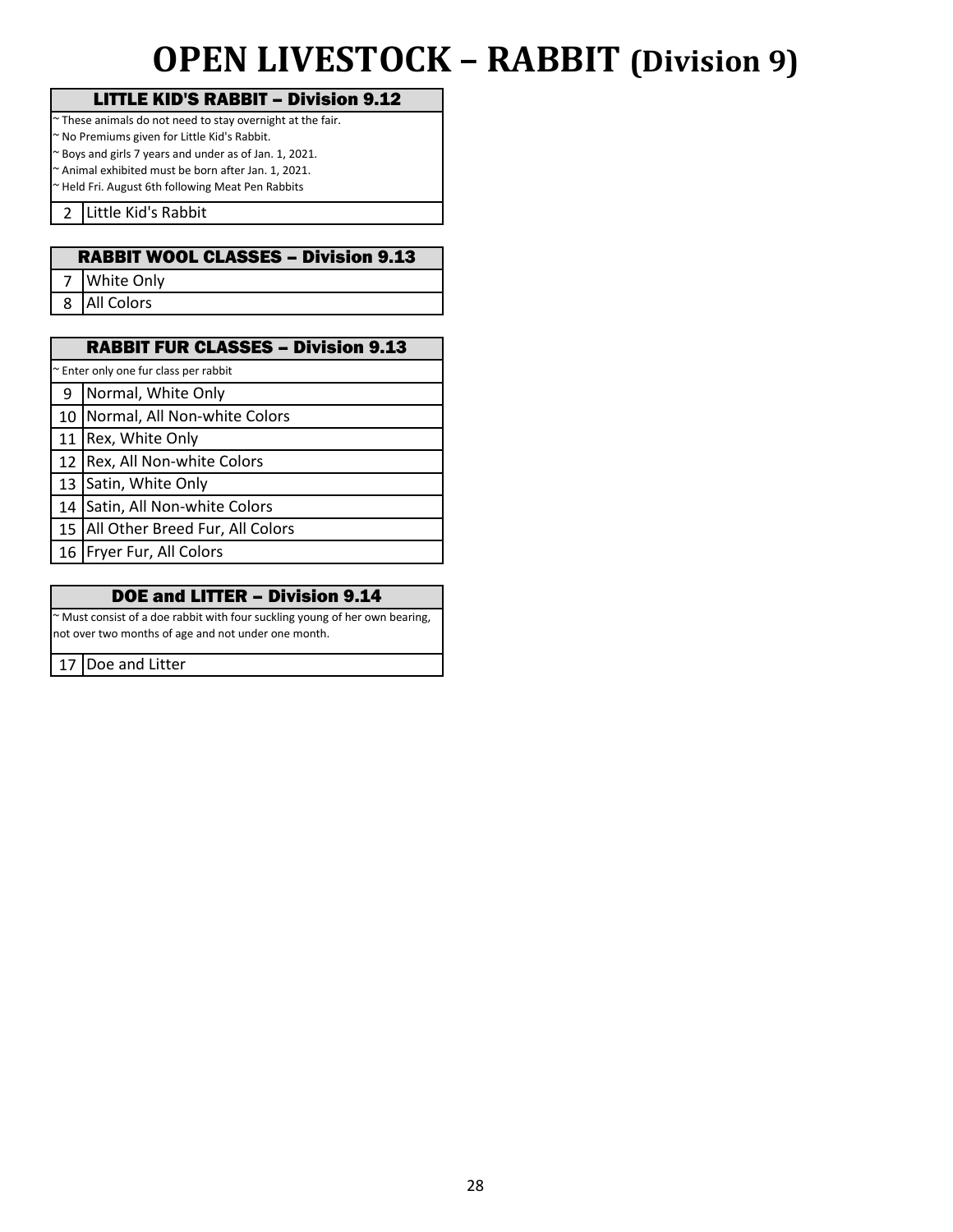# **OPEN LIVESTOCK – SHEEP**

### **ENTRY INFORMATION ITEMS TO NOTE**

- **Online Entries Due . . . . . . . . . . . Mon. July 19th 11:59 PM**
- <sup>l</sup> **Exhibits Due . . . . . . . . . . . . . . . . . . . . .** Sat. August 7th 1:00 PM
- **Judging Times . . . . . . . . . . . . . . . . Sat. August 7th 1:00 PM**
- **Release Time . . . . . . . . . . . . . . . . . Immediately Following Show**

### **BREEDING SHEEP DIVISION RULES**

1. All Breeding Sheep, yearlings and over must be sheared after Jan. 1, 2021. 2. Open Class Sheep can be released from the fairgrounds immediately following the show.

3. All sheep must have scrapie identification to enter grounds

### **SHOW ORDER**

**• Little Kid's Sheep, Sheep Decorating, Sheep Lead, Breeding Sheep** 

### LITTLE KID'S LAMB – Division 10.11

~ These animals do not need to stay overnight at the fair.

~ No Premiums given for Little Kid's Lamb.

~ Boys and girls 7 years and under as of Jan. 1, 2021.

~ Animal exhibited must be born after Jan. 1, 2020.

~ Held Saturday, August 7th at 10:00 AM

### 10 Little Kid's Lamb

### SHEEP DECORATING – Division 10.12

Premiums: Blue \$4.00 Red \$ 3.00 White \$2.00

~ The purpose of this fun-filled event is to promote sheep and wool by decorating a sheep according to the exhibitor's artistry, imagination and ingenuity. Entrants can be persons 18 years of age and under. The sheep to be shown can be any breed, any age, and need not be registered.

~ These animals must be ewes or wethers (NO RAMS), trained to show on halter.

~ Contestants will be judged on creativity and originality, coordination and the combined effect of the goat and contestants according to their theme. ~ Decorations and outfits need not be made of wool.

~ Held Saturday, August 7th at 10:00 AM

11 7 Years and Under

12 8-14 Years

13 15-18 Years

- **NO animals will be allowed to unload at the fairgrounds without previously having a health inspection (dated no more than 30 days prior to fair) on file in the Fair office. Any animal unloaded on the fairgrounds without meeting this requirement will be IMMEDIATELY dismissed from the grounds and DISQUALIFIED from participation.**
- **Breeding livestock may only show once individually and once in a flock. Open class and youth breeding classes will be shown simultaneously in the show ring, thus an animal may only be entered or shown once in open or once in a youth class.**

## SHEEP LEAD – Division 10.13 Premiums: Blue \$4.00 Red \$ 3.00 White \$2.00

~ The purpose of the Sheep Lead Class is to help encourage use of wool garments as wearing apparel as well as to support and advertise the sheep and wool industry in Uinta County.

~ Sheep to be led can be any breed. They must be a ewe, wether, or lamb. Sheep must be conditioned fitted and halter broke. Any one sheep may be shown in all classes by different contestants.

~ Contestant may lead their own sheep or borrow a sheep. Contestants participating in this class should have a sheep and wool interest. They must provide their own outfits, which must be at least 50% wool, but can be either handmade or purchased. Contestants must prepare their own outfit description and narrative along with entry form.

~ No parents allowed in show ring at any time.

| 14   7 Years and Under |
|------------------------|
| 15 8-14 Years          |
| 16 15 Years and Over   |

| <b>BREEDING SHEEP – Division 10.14</b><br>Premiums: Blue \$4.00 Red \$3.00 White \$2.00 | Hampshire | Suffolk | Targhee | Any Other | Any Other<br>Recognized Recognized<br>Wool Breed Meat Breed | Other<br><b>Wether Sire</b> |
|-----------------------------------------------------------------------------------------|-----------|---------|---------|-----------|-------------------------------------------------------------|-----------------------------|
| Ram, 2 years and older                                                                  | 17        | 30      | 43      | 56        | 69                                                          | 82                          |
| Ram, 1 year and under 2 years                                                           | 18        | 31      | 44      | 57        | 70                                                          | 83                          |
| Winter Ram Lamb (Dec 1, 2020-Feb 15, 2021)                                              | 19        | 32      | 45      | 58        | 71                                                          | 84                          |
| Spring Ram Lamb (Feb 16-Jun 1, 2021)                                                    | 20        | 33      | 46      | 59        | 72                                                          | 85                          |
| Pen of 2 Ram Lambs                                                                      | 21        | 34      | 47      | 60        | 73                                                          | 86                          |
| Ewe, 2 years and older                                                                  | 22        | 35      | 48      | 61        | 74                                                          | 87                          |
| Ewe, 1 year and under 2                                                                 | 23        | 36      | 49      | 62        | 75                                                          | 88                          |
| Winter Ewe Lamb (Dec 1, 2020-Feb 15, 2021)                                              | 24        | 37      | 50      | 63        | 76                                                          | 89                          |
| Spring Ewe Lamb (Feb 16-Jun 1, 2021)                                                    | 25        | 38      | 51      | 64        | 77                                                          | 90                          |
| Pen of 2 Ewe Lambs                                                                      | 26        | 39      | 52      | 65        | 78                                                          | 91                          |
| Best of 4 head lambs (1 exhibitor, both sexes represented)                              | 27        | 40      | 53      | 66        | 79                                                          | 92                          |
| Flock (1 ram & 4 ewes any age)                                                          | 28        | 41      | 54      | 67        | 80                                                          | 93                          |
| Lamb Flock (1 ram & 2 ewes)                                                             | 29        | 42      | 55      | 68        | 81                                                          | 94                          |